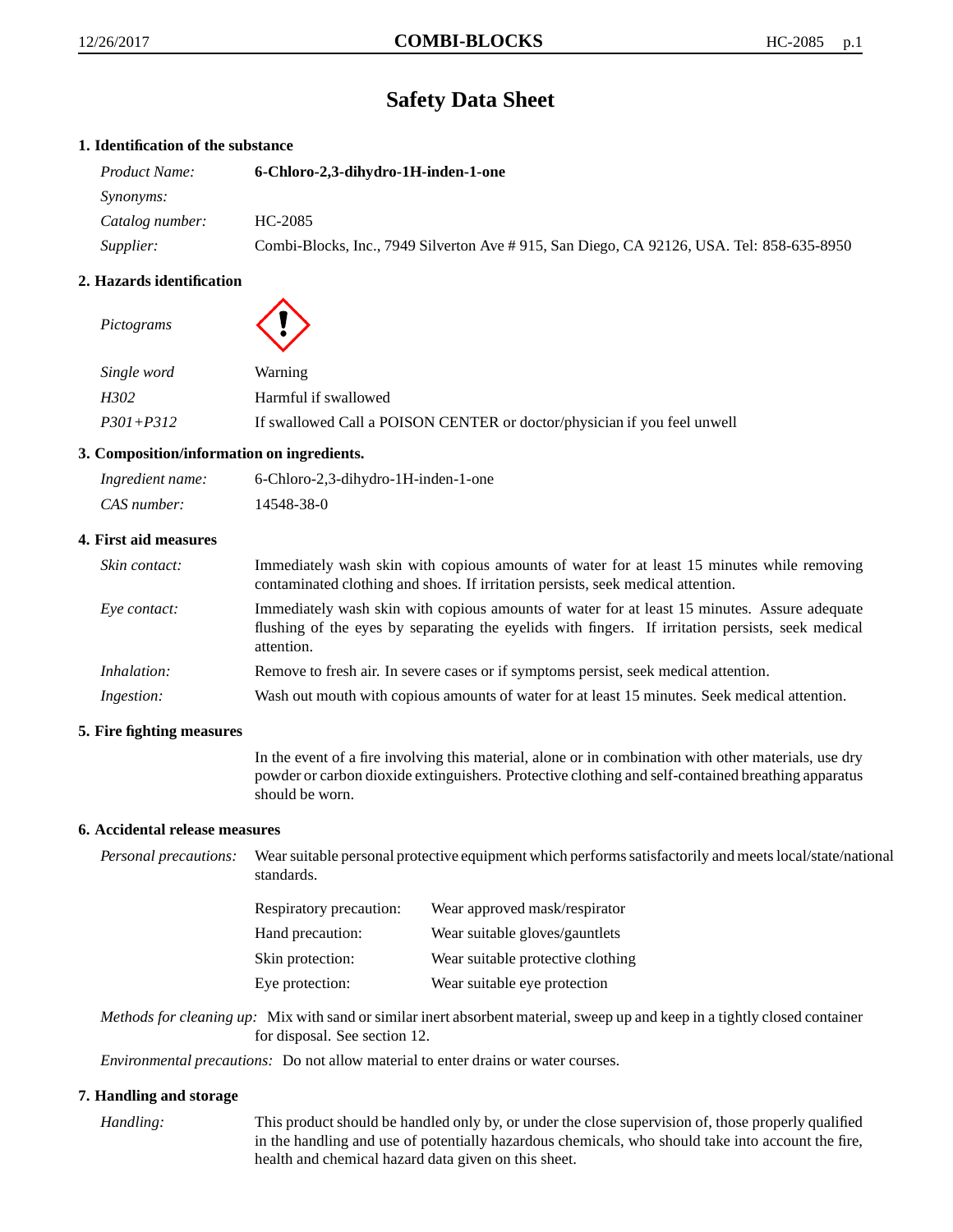*Storage:* Store in closed vessels.

# **8. Exposure Controls / Personal protection**

*Engineering Controls:* Use only in a chemical fume hood.

*Personal protective equipment:* Wear laboratory clothing, chemical-resistant gloves and safety goggles. *General hydiene measures:* Wash thoroughly after handling. Wash contaminated clothing before reuse.

# **9. Physical and chemical properties**

| Appearance:           | Not specified |
|-----------------------|---------------|
| <i>Boiling point:</i> | No data       |
| Melting point:        | No data       |
| Flash point:          | No data       |
| Density:              | No data       |
| Molecular formula:    | $C_9H_7ClO$   |
| Molecular weight:     | 166.6         |

## **10. Stability and reactivity**

*Conditions to avoid:* Heat, flames and sparks. *Materials to avoid:* Oxidizing agents. *Possible hazardous combustion products:* Carbon monoxide, hydrogen chloride.

#### **11. Toxicological information**

| Acute toxicity:                                                              | Harmful if swallowed.                                                                                                                                                 |  |
|------------------------------------------------------------------------------|-----------------------------------------------------------------------------------------------------------------------------------------------------------------------|--|
| <i>Skin irritation/corrosion:</i> No data available.                         |                                                                                                                                                                       |  |
| <i>Eye damage/irritation:</i> No data available.                             |                                                                                                                                                                       |  |
|                                                                              | Respiratory or skin sensitization: No data available.                                                                                                                 |  |
| <i>Germ cell mutagenicity:</i> No data available.                            |                                                                                                                                                                       |  |
| Carcinogenicity:                                                             | No classification data on carcinogenic properties of this material is available from EPA, IARC,<br>NTP, OSHA or ACGIH.                                                |  |
| <i>Reproductive toxicity:</i> No effects known.                              |                                                                                                                                                                       |  |
| Specific target organ system toxicity - repeated exposure: No effects known. |                                                                                                                                                                       |  |
| Specific target organ system toxicity - single exposure: No data available.  |                                                                                                                                                                       |  |
| Aspiration hazard:                                                           | No data available.                                                                                                                                                    |  |
|                                                                              | Additional information: To the best of our knowledge, the chemical, physical and toxicological properties of this substance<br>have not been thoroughly investigated. |  |

# **12. Ecological information**

| <i>Toxicity:</i>                                                                     | No data available.                                                       |  |
|--------------------------------------------------------------------------------------|--------------------------------------------------------------------------|--|
| <i>Persistence and degradability:</i> No data available.                             |                                                                          |  |
| <i>Bioaccumulative potential:</i> No data available.                                 |                                                                          |  |
| <i>Mobility in soil:</i> No data available.                                          |                                                                          |  |
| <i>Result of PBT and vPvB assessment:</i> PBT: Not applicabel. vPvB: Not applicable. |                                                                          |  |
|                                                                                      | <i>Other adverse effects:</i> No further relevant information available. |  |

## **13. Disposal consideration**

Arrange disposal as special waste, by licensed disposal company, in consultation with local waste disposal authority, in accordance with national and regional regulations.